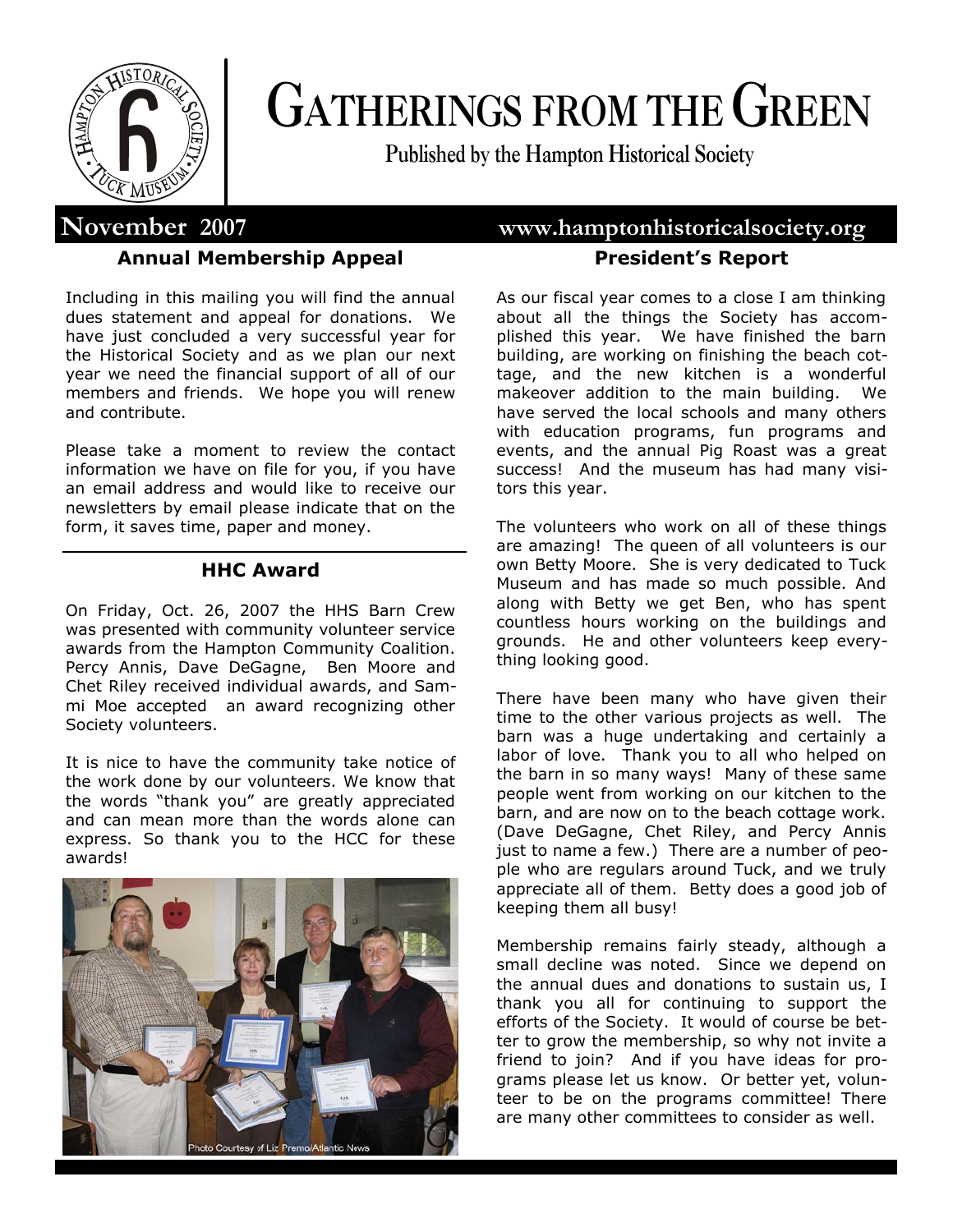## **PAGE 2**

There are always ample opportunities for volunteering with HHS. Don't be shy, we like you!

We have had a month of our new fiscal year, and it is amazing how much we accomplish in a month.

Our Education Committee has hosted the 1st grade classes from Centre School for the annual "Ox-Cart Man" program. This program took place in the new barn area and was a big success. The volunteers are busy with the continuing work of the Tuck Museum, and we are getting ready to host a program on Nov. 10. These are a few of the things going on.

The 2007-08 board of directors has met and elected the officers for this year. They are:

| President:  | Sammi Moe               |
|-------------|-------------------------|
| Vice Pres.: | <b>Bud DesRochers</b>   |
| Treasurer:  | Bob Dennett / Ben Moore |
| Secretary:  | Elizabeth Aykroyd       |
|             |                         |

Trustees: Percy Annis, Dave DeGagne, Catherine Fletcher, Marilyn Green, Rick Griffin, Rich Hureau, Dyana Martin, Linda Metcalf, Liz Premo, and Catherine Redden.

I appreciate the confidence the board has in electing me for another term. I will certainly do my best to keep the Society moving in a positive direction. With the assistance of this terrific board, the continuing efforts of our fantastic volunteers and membership, and our wonder Director of the Tuck Museum, Betty Moore, this will be another great year.

Thank you! Sammi Moe

#### **Director's Report**

What a year! Many accomplishments were made, that largest having to do with the upgrading of our facility. The Leavitt Barn was finished (covered in another report), along with the creation of a kitchen and the formation of a manuscript storage area.

The former office was renovated into a kitchen/office area and it has already had much use with the barn raising, pig roast, and programs. The second floor bathroom was gutted

and turned into a highly functional storage area where manuscripts, newspapers, organizational records, and scrapbooks are stored, freeing up much needed storage in other areas of the museum. Other project accomplished included:

- Completion of the Photo ID project started in 2006. Thousands of photos were reviewed, identified and non-Hampton photos sent to appropriate towns.
- Laptop computer replacing a ten year old model
- Purchase of a LCD projector to use for school tours and Society programs
- Copy machine and printer donated by Shanley Real Estate
- Front porch on tourist cabin –Dave DeGagne
- Highlights of donations to museum- Toppan Papers, Civil War records of Jacob T. Godfrey, Hampton Monday Club records, and the Davis (Philbrick) clothing collection

The following volunteers should be recognized for the contributions:

- Kitchen renovation project Dave DeGagne, Ben Moore, Percy Annis, Chet Riley, Bill Darrigan, Jim Metcalf, Chuck Weinhold, Dann Shaw, Ken Lobdell, Jenna Lobdell, Betty Moore
- Kitchen appliance coordination Marilyn Green
- Manuscript room project Ben Moore, Percy Annis, Chuck Weinhold, Betty Moore
- Newsletter editor, email updates, website, and scanning projects- Rich Hureau
- Landscaping and grounds maintenance Ben Moore, Bob Wallace, Ed Caylor, Percy Annis, Dave DeGagne, Betty Moore
- Tourist cabin Dave DeGagne, Ben Moore, Linda DeGagne
- Museum hosts- Bob Wallace, Catherine Fletcher, Elizabeth Aykroyd, Ed & Janet Caylor, Ben & Betty Moore

Visitation to Tuck Museum – October 2006 thru September 2007

- 920 students grades 1, 2, 3 and 8
- 312 visitors and researchers
- 135 group tours (scouts, home school groups, assisted living tours)
- 225 includes public and members served by programs and events

Betty Moore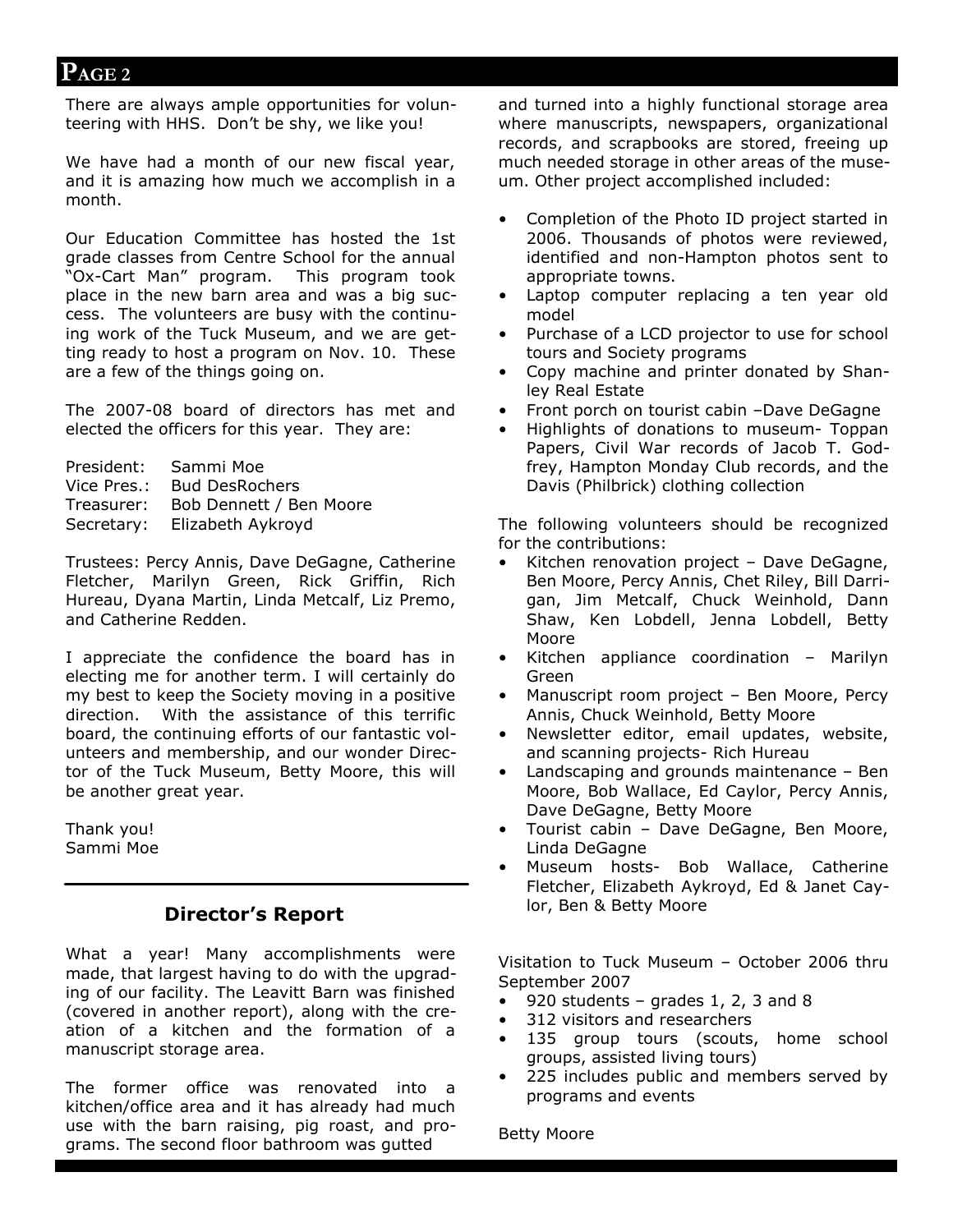## **PAGE 3**

#### **The Raising of the Barn**

After three years of planning, demolition, moving untold tons of timbers (several times), whittling, shimming and fund raising the barn reconstruction became a reality in the summer of 2007.

What began in the wet spring of 2004 with an innocent visit to the site of the Widow Leavitt barn on Drakeside road lead to an intense project to remove the structure from that location in a scant three weeks. The removal work was lead by Chet Riley, aided by a cast of over twenty volunteers including in particular Percy Annis, Bill Shea, Bud Desrochers, Ben Moore, Paul Powell, Shane Baker and Dann Shaw.

We carefully stored the timbers and began a fund raising effort that was assisted over the three years by the work of Bob Wallace, Charlotte Preston and Al Casassa.

After reviewing the land area at the Museum we selected a site close to the main building and placed the foundation and floor. Vic and Ken Lessard did the excavation work and Jack Dion did the concrete work.

The repair and replacement of damaged timbers in the 200-year-old frame consumed the summers of 2005 and 2006, all was made ready for the raising that was planned for 2007. The timber repair work was lead by Dave DeGagne and Chet Riley with the support of Percy Annis. It was truly amazing to see the fit of the timbers as the sidewalls were reassembled in 2006; they fit together like they had just come from the sawmill, the Master's marks on the timbers, in red wax crayon, are still visible and the frame is tight with the oak pegs securing it.

A small amount of work was necessary in the early spring of 2007, the roof rafter sections were pre assembled and a few purlins needed repair, all in all we were ready for a barn raising! We scheduled the crane and a timber framing crew to work along with our volunteers. The magic date was set for June 2 and we crossed our fingers for good weather.

The morning was the start of a beautiful day (okay, we had thunder storms in the late afternoon) and at 8 am the crane, nicknamed Icabod and ably operated by John Hall, picked up the

first sidewall section and the raising was underway. The activity had actually started on Friday afternoon as Aaron Sturgis, a professional timber framer and his crew had arrived to plan the raising. Among the many things they did was to measure the sidewall for square, our volunteer team had it pretty close, the frame was out by 1/8 " over a 60 foot distance.

The raising went very well, our volunteers, Chet Riley, Dave DeGagne, Percy Annis, Ben Moore, Ken Lobdell, Shane Baker, Bud Desrochers, Jack Hall and Bill Shea working alongside Aaron's crew, moving material, setting pegs and not getting hurt in the process. By late afternoon the sky was getting darker with a storm front approaching and save one purlin the frame was complete as the raindrops began.

The day was made more enjoyable by the great food and refreshment arranged by the Historical Society members, lead by Marilyn Green.

The frame was up but the work was not complete. Before the end of June we were placing the sheathing on the frame and in July Paul and Luke Powell began and completed the roof. This was no small task, the roof has two layers of sheathing and of course the roof shingles. Paul and Luke spent three weekends getting this work completed and without they commitment the barn project would not have been completed in 2007.

With the roof and wall sheathing completed we turned to the installation of the clapboards. The claps are a huge job, very time consuming with attention to detail required. Over the course of a month we finished the work with the volunteer team of Leigh Smith, Chuck Weinhold, Percy Annis, Ben Moore and Chet Riley. Dave Degagne was our master carpenter completing the trim work at the roof edges and the doors and windows. Dave also fashioned a second transom window for the barn, matching the original, you can 't tell the new from the old with his craftsmanship. Painting finished the job with Bill Keating, Jody Millette and Betty and Ben Moore holding the brushes.

A wonderful addition to the Museum, a fun and exciting project and a great show of community involvement and support, Thanks and well done to all concerned!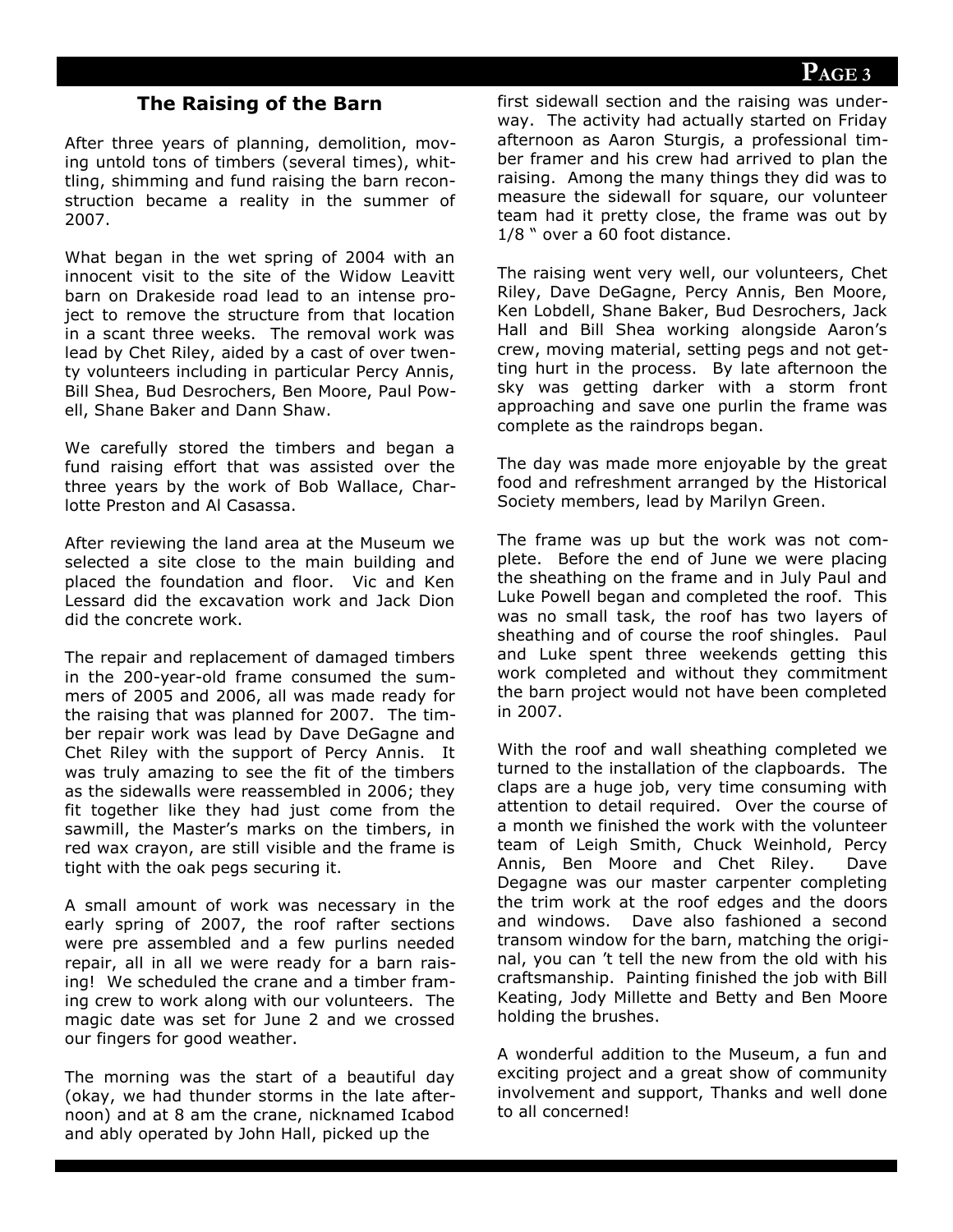#### **The Benjamin James Chair**

When the Historical Society was founded in 1925, Jennie James gave a side chair with a rush seat which had been in the James House on Towle Farm Road for nearly two centuries. The family tradition was that it had been used in the James pew in the old meetinghouse, thus giving it the name of "the pew chair." Although the chair has been in the museum for over eighty years, it has only recently received the attention of researchers.

The maple chair is of an unusual design which combines elements of several different styles current in northern New England in the mid-eighteenth century. The turned legs with the carved paintbrush feet and the ball-and-spindle stretchers are typical of banister-back chairs made everywhere in this area in the first half of the century. The back, however, with its paired stiles and unusual crest rail is unique. The crest rail with its sharp peaks is reminiscent of chairs being made in Portsmouth by John Gaines III, but the carved motif below appears nowhere else in chairs of this period. The combination of elements from furniture of the early eighteenth century with a crest rail similar to chairs of the 1730s or 1740s seem to place it as a transitional chair dating from about 1735 to 1745. In the summer of 2007 a chair came on to the antiques market which was almost a twin to this chair. Now in private hands, the chair was at first thought to have originated in western Massachusetts or Connecticut. However, a comparison with the James chair proves it to have been made by the same craftsman. Unfortunately, its provenance is lost, but it must have come from the Hampton area.

Two questions about this chair lead to much speculation. One, was it really a "pew chair?" The 1719 meetinghouse in Hampton where the Benjamin James family worshipped had only one pew – for the minister's family – until 1749 when each family could construct their own. It is possible that the chair may have been used in lieu of a pew before that time or that it was placed in a new pew built by Jabez James in 1749. Whatever its use, the chair certainly was placed in front of other seats. The back stretcher, an old replacement, is worn where many feet rested on it, and numerous initials and carvings appear on the back of the crest rail, perhaps from young boys bored during a long service?

The second question is who might have made the chair. We will never know for sure, but John James, the fourth son of Benjamin, was a joiner. We know that he worked on buildings, but whether his talents extended to furniture is unknown. Whether John made the chair or another as-yet unidentified craftsman produced it, this is one piece of furniture with a long history in Hampton which may help us to identify other furniture made in this town.

Elizabeth Aykroyd



#### **Membership**

Membership was one area that did not show progress in 2007. Our membership declined in the year by around 9% to a paid membership level of 460 members. We are considering a business membership drive for the next fiscal year. We could use the help of the current members in soliciting their friends and neighbors to join and any ideas for the improvement and expansion of our member base would be appreciated. Please contact Sammi Moe at 929- 0881.

#### **Programs 2008**

The programs committee will meet on Dec.5 at 4PM at the Tuck Museum. We are looking for those interested in helping this committee with refreshments and greeting speakers and guests. Please contact Sammi Moe at 929-0881.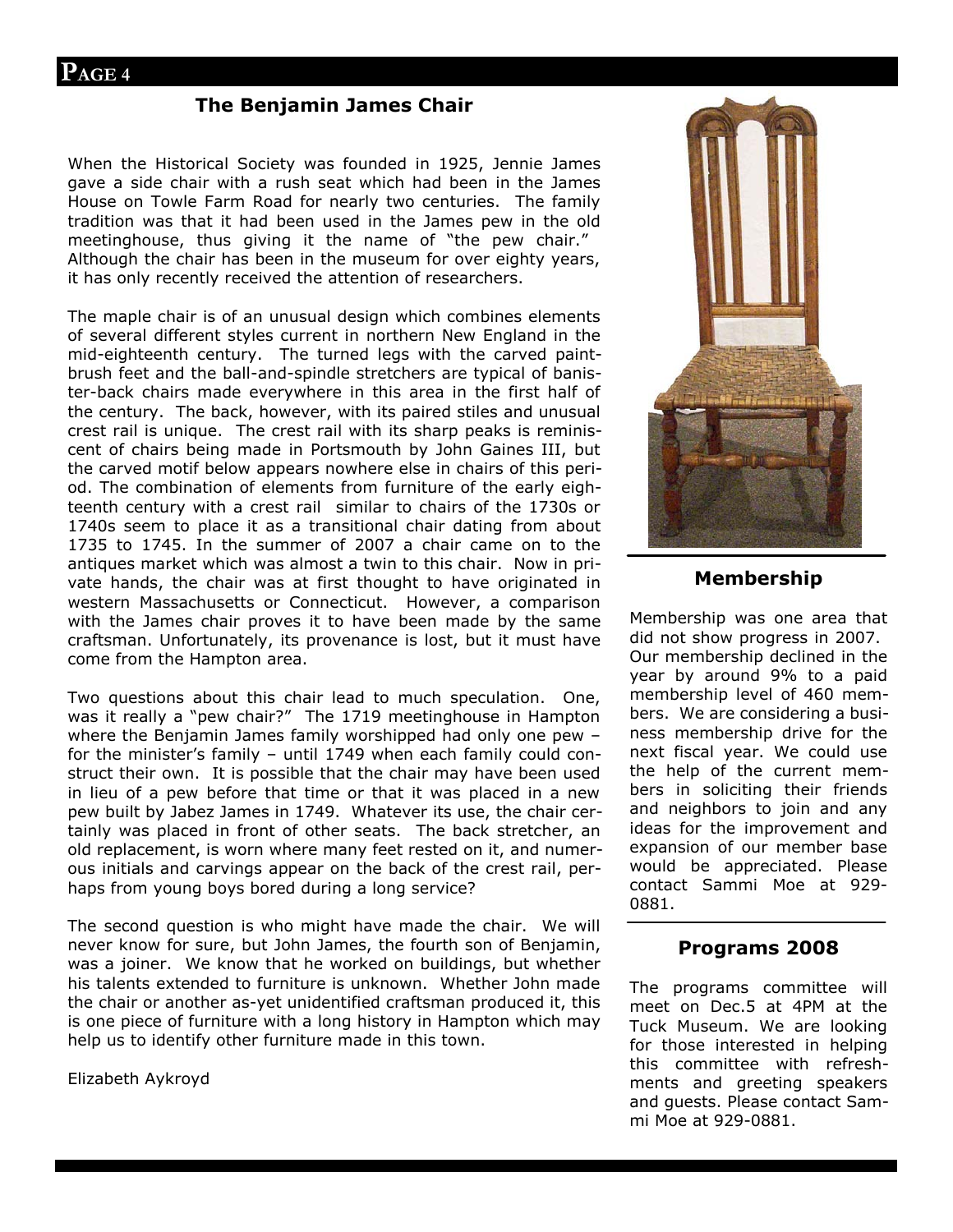| 2006-07 Volunteers                                                                                                                                                                                                                                                                                                        |                                                                                                                                                                                                            |                                                                                                                                                                                                                                                                                         | <b>Hampton Historical Society</b><br><b>Statement of Activities</b>                                                                                             |                                                            |
|---------------------------------------------------------------------------------------------------------------------------------------------------------------------------------------------------------------------------------------------------------------------------------------------------------------------------|------------------------------------------------------------------------------------------------------------------------------------------------------------------------------------------------------------|-----------------------------------------------------------------------------------------------------------------------------------------------------------------------------------------------------------------------------------------------------------------------------------------|-----------------------------------------------------------------------------------------------------------------------------------------------------------------|------------------------------------------------------------|
| <b>Over 100 Hours</b>                                                                                                                                                                                                                                                                                                     |                                                                                                                                                                                                            |                                                                                                                                                                                                                                                                                         | <b>Fiscal Year Ended October 31, 2007</b>                                                                                                                       |                                                            |
| Percy Annis<br>Elizabeth Aykroyd<br>Dave DeGagne<br><b>Bob Dennett</b><br>Catherine Fletcher                                                                                                                                                                                                                              | Rich Hureau<br><b>Bill Keating</b><br>Carol Keating<br>Linda Metcalf<br>Sammi Moe                                                                                                                          | Ben Moore<br><b>Betty Moore</b><br>Chet Riley<br>Bob Wallace<br>Pat Triggs Weeks                                                                                                                                                                                                        | Preliminary and unaudited<br>Operating account:<br>Revenues, Gains, Other support:                                                                              |                                                            |
|                                                                                                                                                                                                                                                                                                                           | <b>Other Volunteers</b>                                                                                                                                                                                    |                                                                                                                                                                                                                                                                                         | Dues                                                                                                                                                            | 3,960                                                      |
| Douglas Aykroyd<br>Shane Baker<br>Ginny Bridge<br>Art Caira<br>Priscilla Caira<br>Ann Carnaby<br>Al Casassa<br>Janet Caylor<br>Ed Caylor<br>Nancy Coes<br>Jamie Cronin<br><b>Billy Darrigan</b>                                                                                                                           | Brad Jacobson<br>Karin Jacobson<br>Jenna Lobdell<br>Ken Lobdell<br>Larry Marsolais<br>Kelley McLean<br>Hanna McLean<br>Sara McLean<br>Dyana Martin<br>Marie Matthews<br>Ada Merrill<br><b>Russ Merrill</b> | Liz Premo<br>Catherin Redden<br>Dianne Riley<br>Gloria Robinson<br>Dann Shaw<br>Jean Shaw<br>Leigh Smith<br>Nancy Stiles<br>Don Trefethen<br>Pat Trefethen<br>Elizabeth Webb<br>Skip Webb<br>Chuck Weinhold<br>Karen Weinhold<br>Eleanor Young<br>Maggie Ginieres<br>Catherine Tomiczek | Donations<br>Fundraising activity<br>Investment income<br>Income from Paige fund<br><b>Bequests</b><br>Other income<br>Total revenues $\&$ support<br>Expenses: | 3,020<br>9,113<br>1,406<br>1,475<br>1,000<br>424<br>20,398 |
| Jim Metcalf<br>Linda DeGagne<br><b>Bud DesRochers</b><br>Dick Milette<br>Lois DesRochers<br>Jodie Milette<br>Ed Green<br>Byron Moe<br>Carolyn Moe<br>Jesse Green<br>Marilyn Green<br>Sara Moe<br>Rick Griffin<br>Peg Moughan<br>Sheila Nudd<br>Jack Hall<br><b>Cliff Pratt</b><br>Ann Hansen<br>Dick Hansen<br>Kate Pratt |                                                                                                                                                                                                            |                                                                                                                                                                                                                                                                                         | <b>Tuck Museum</b><br><b>Buildings and Grounds</b><br>Public programs<br>Membership and newsletters<br>Fundraising expenses<br>All other<br>Total expenses      | 3,444<br>9,087<br>480<br>319<br>1,314<br>674<br>15,318     |
| Ken Hanson<br>Thanks to all these great volunteers we were able to have such a<br>successful year. We welcome everyone to join us for a one-time<br>event or on a regular schedule.                                                                                                                                       |                                                                                                                                                                                                            |                                                                                                                                                                                                                                                                                         | Change in net assets<br>Restricted donations received<br>Other restricted activities, net<br><b>Expenditures on Building</b>                                    | 5,080<br>27,463<br>$\theta$                                |
|                                                                                                                                                                                                                                                                                                                           | <b>Board of Trustees</b>                                                                                                                                                                                   |                                                                                                                                                                                                                                                                                         | Improvements                                                                                                                                                    | (31,989)                                                   |
| President<br>Sammi Moe<br><b>Vice Pres</b><br><b>Bud DesRochers</b><br>Secretary<br>Elizabeth Aykroyd<br>Bob Dennett / Ben Moore<br>Treasurer                                                                                                                                                                             |                                                                                                                                                                                                            |                                                                                                                                                                                                                                                                                         | Net change in liquid assets<br>Liquid assets, beginning of year 67,181                                                                                          | 554                                                        |
| <b>Trustees</b>                                                                                                                                                                                                                                                                                                           | Percy Annis<br>Dave DeGagne                                                                                                                                                                                |                                                                                                                                                                                                                                                                                         | Liquid assets, end of year                                                                                                                                      | \$67,735                                                   |
|                                                                                                                                                                                                                                                                                                                           | Catherine Fletcher<br><b>Rick Griffin</b><br>Marilyn Green<br>Rich Hureau<br>Dyana Martin<br>Linda Metcalf                                                                                                 |                                                                                                                                                                                                                                                                                         | <b>MISSION</b><br>The mission of this organization shall be<br>to promote and honor the history and her-<br>itage of the town of Hampton, New Hamp-             |                                                            |

Liz Premo

Catherine Redden

# **PAGE 5**

shire and its founders and inhabitants; and to preserve such history for future

generations.